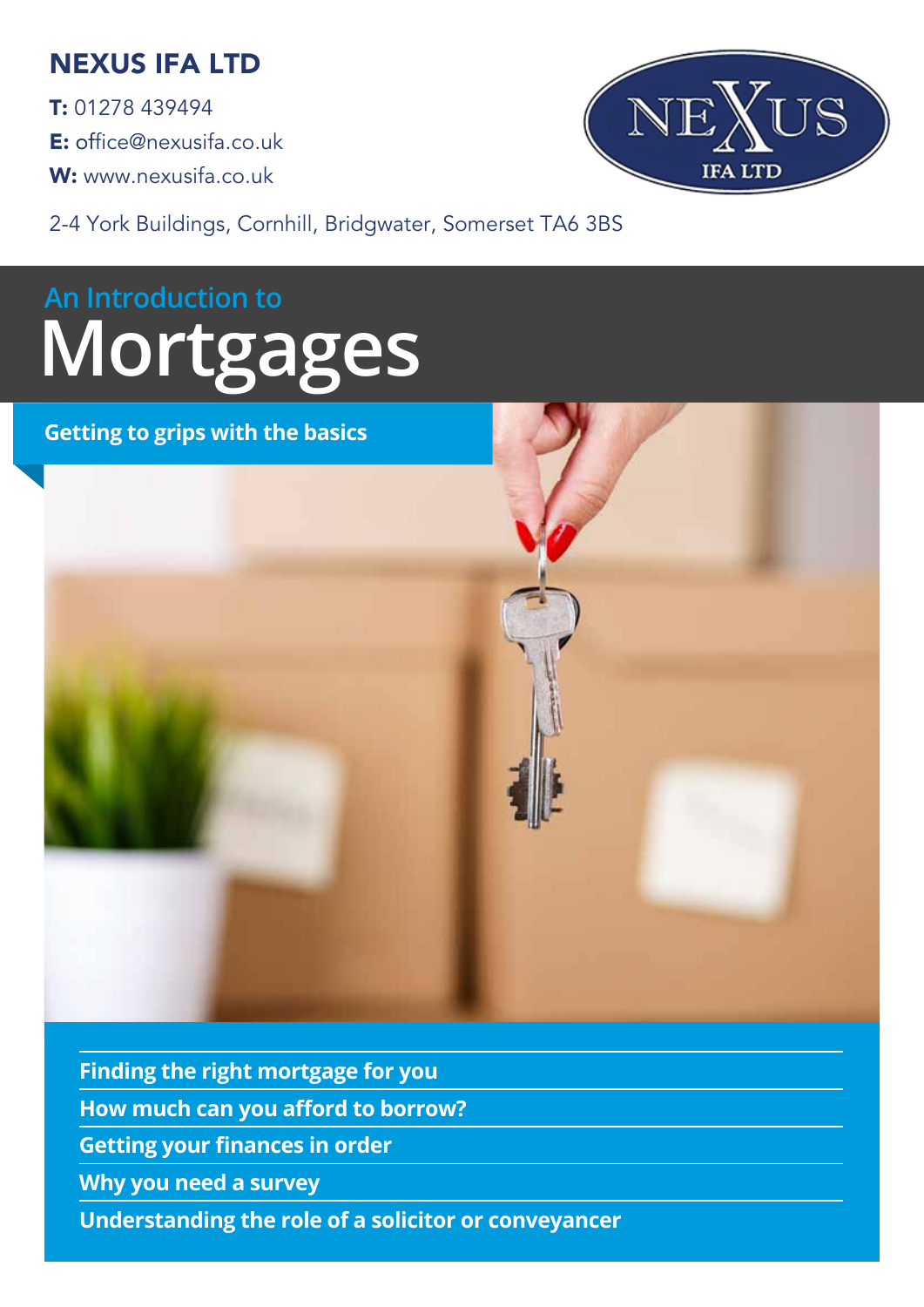#### **Mortgages**

There are times in our lives when we can all use some help and guidance. Buying a home is a one of those major steps that's much easier to take if you're well-informed and get some good advice. Here, we'll provide answers to a few of the questions we're regularly asked by clients.

#### **What's a mortgage and how does it work?**

A mortgage is a loan that you take out to buy a property. Most run for 25 years but can be shorter or longer. The money you borrow is called the capital and the lender charges you interest on it until it is repaid. The loan is 'secured' against the value of your home until it's paid off. If you can't keep up your repayments the lender can repossess your home and sell it so they get their money back.

When it comes to monthly repayments, these can be interest and capital, referred to as a repayment mortgage, or just interest, referred to as an interest-only mortgage. With a repayment mortgage you make one payment each month to your lender, part of which goes towards paying off the interest and part goes towards repaying the capital borrowed. At the end of the term of the mortgage, as long as you have kept up repayments, your mortgage is paid off.

With an interest-only mortgage you only pay interest each month, not the capital borrowed. This means at the end of the mortgage term you still owe the full amount that you originally borrowed and will need to make other arrangements for paying back the capital.

#### **What types of mortgage are available?**

Mortgages come in various types and we can help you find the one that would work best in your particular circumstances. We can explain the pros and cons of Fixed rate, Variable rate, Standard rate, Discount rate, Capped rate, Tracker, Offset and Cashback mortgages. We'll also talk you through the finer detail of how repayment mortgages and interest-only mortgages work. We keep up-to-date with the deals the market has to offer, including those offering free surveys or include legal fees, so we'll be able to explain how these might work for you.

#### **How much can I borrow?**

Lenders calculate how much you can borrow based on both your income and your outgoings. They also take into account how



much deposit you have available. That's why it's important to be able to show a potential lender that you manage your money well, don't have huge debts, keep your spending under review and maintain your bank account in good order.

#### **How much deposit do I need?**

Basically, the bigger the deposit you put down, the cheaper the deal. While many lenders are prepared to lend up to 95% of the property price, with the borrower putting in the remaining 5% as a deposit, better deals and rates are available to those who can put down, say, 20% or even more.

It's important to remember there are also fees and charges that you will be required to pay as part of the process of putting your mortgage in place, so you'll need to have savings in place to pay for these too.

#### **Do I need a survey?**

Yes. Having a survey carried out on a property before you commit to buying it can save you thousands of pounds in repair bills and a lot of stress in the future. If the survey shows that repairs need to be carried out, you may be able to use this information to negotiate with the vendor. There are various levels of survey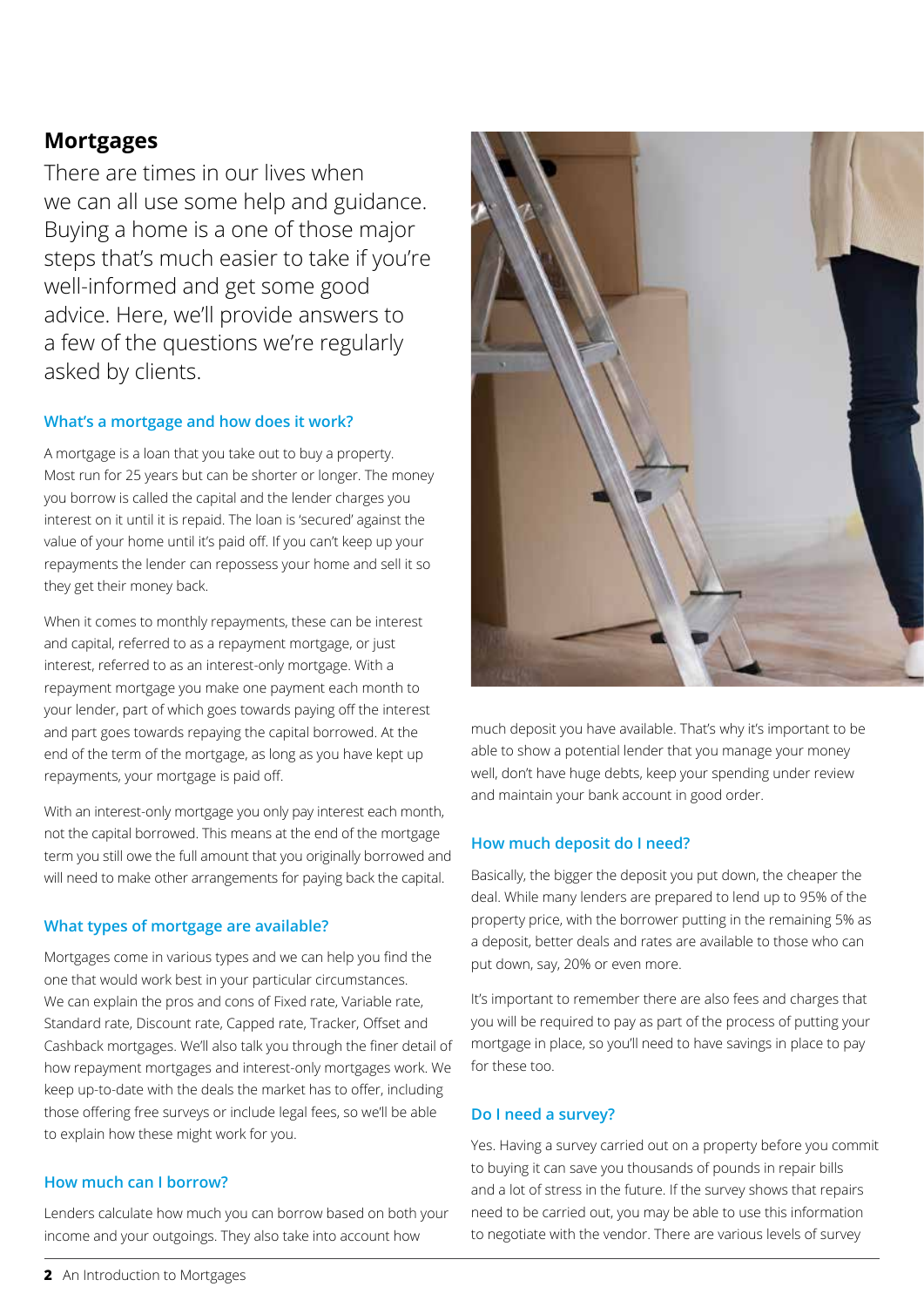

available, and your adviser will be able to offer help and advice on choosing the type that meets your needs. Your lender will also require a mortgage valuation to see if you are paying a fair price for the property. It tells them if the property is suitable for them to lend on, and how much they can safely lend.

#### **What does a solicitor or conveyancer do?**

They undertake the conveyancing, the legal transfer of ownership from the seller to the buyer. They also review the terms of the contract, carry out searches to ensure there are no planning issues, or problems like flooding, obtaining details of fixtures and fittings the seller is leaving behind, and obtain important documents such as Energy Performance Certificates. They arrange the exchange of contracts that commits you to the purchase, arrange your completion date, pay over the stamp duty and register your title with the Land Registry.

#### **There's a lot to take in – how can I get help?**

Getting a mortgage can seem like entering a financial maze. If you're not familiar with the way the mortgage market operates, knowing where to start can be bewildering. We can help you work out how much you can afford to borrow, and we'll recommend the most appropriate type of mortgage for you, identify the right lender

and work with you to get a good deal. We know the criteria that the major high street and niche lenders use and we'll help you present your application in the best way to the right lender.

\*

## We're here to help

Finding the right life insurance policy is important; no-one wants to leave their family facing financial hardship if they were no longer around to provide for them. We're only a phone call away, so if you have queries or would like to discuss the sort of life insurance policies that would work best for your financial circumstances, please do get in touch.